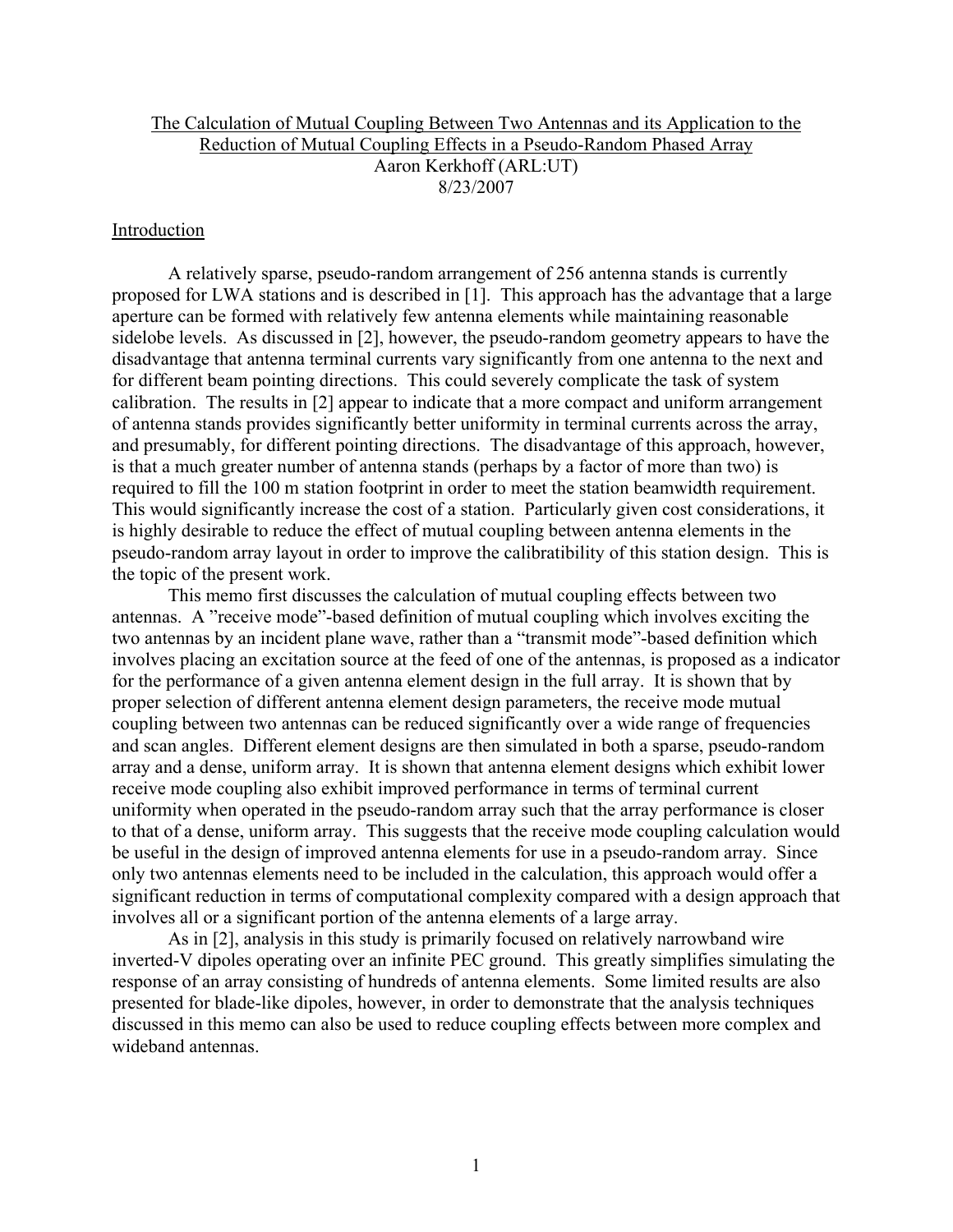#### Calculation of Mutual Coupling Between Two Antennas

 Two unique definitions of mutual coupling between a pair of antennas are described in [3]. In the "transmit mode" coupling definition, an excitation source is placed at the feed of one antenna, and the other antenna is terminated in a load. Coupling between the two antennas is then calculated by

$$
C_{tr} = \frac{P_L}{P_D} \tag{1}
$$

where  $P_D$  is the power delivered (or radiated) by the excited antenna, and  $P_L$  is the power delivered to the load of the un-excited antenna. This is the typical notion of coupling between a pair of antennas, which can be easily calculated by simulation or measured. S-parameter measurements taken between two antennas by a network analyzer are in fact related to the transmit-mode coupling calculation by

$$
|S_{21}|^2 = (1 - |S_{11}|^2) C_{tr}.
$$
 (2)

When considering the interaction between antennas in a receive-only phased array, this definition of coupling seems problematic since the excitation is generated by a transmitting antenna at a fixed orientation relative to the other antenna. Therefore, there is no way to evaluate the change in coupling between the two antennas when they are excited by an incident wave from different directions. It is also expected that different current modes are setup in the antennas when excited by a plane wave rather than by a source placed at the feed of one of the antennas.

 An alternate, "receive mode" definition of mutual coupling between two antennas is also proposed in [3]. In this definition, excitation is provided to one antenna, but not to the other by an incident plane wave from a direction  $(\theta,\varphi)$ . The un-excited antenna is terminated in a load. Coupling between the two antennas is calculated using

$$
C_{rec} = \frac{P_{L,un-ex.}}{P_{L,ex.}}
$$
\n
$$
(3)
$$

where  $P_{\text{Lex}}$  is the power delivered to the load of the excited antenna, which is due to the incident wave and scattering between the antennas while  $P_{L,un-ex}$  is the power delivered to the load of the un-excited antenna which is only due to scattering between the antennas. This definition of coupling has the advantage that both antennas are operating in a receive mode and the coupling response can be evaluated for different directions of the incident field. This definition is perhaps not as intuitive, however, and is much more complicated to measure as compared with the transmit mode definition. Receive mode coupling is straightforward to calculate through simulation, though, by simply enforcing the proper boundary conditions. For instance, in a method of moments code such as NEC, this can be accomplished by zeroing out all the entries in the excitation vector except for those corresponding to the basis functions on the excited antenna.

 A version of NEC2 written in C++, nec2++, was modified as described above to enable the calculation of receive mode coupling. Transmit and receive mode coupling calculations as defined in Equations 1 and 3 were then performed with the modified code to verify that it gave identical results as those given in [3] for short dipoles operating in free space.

An initial study was then performed to determine the coupling properties of wire inverted-V dipoles operating over an infinite PEC ground. The antenna design parameters considered in this study include the antenna element length, L, the height of the antenna above the ground, H, the droop angle of the element,  $\alpha$ , and the wire radius,  $r_w$ , as show in Figure 1.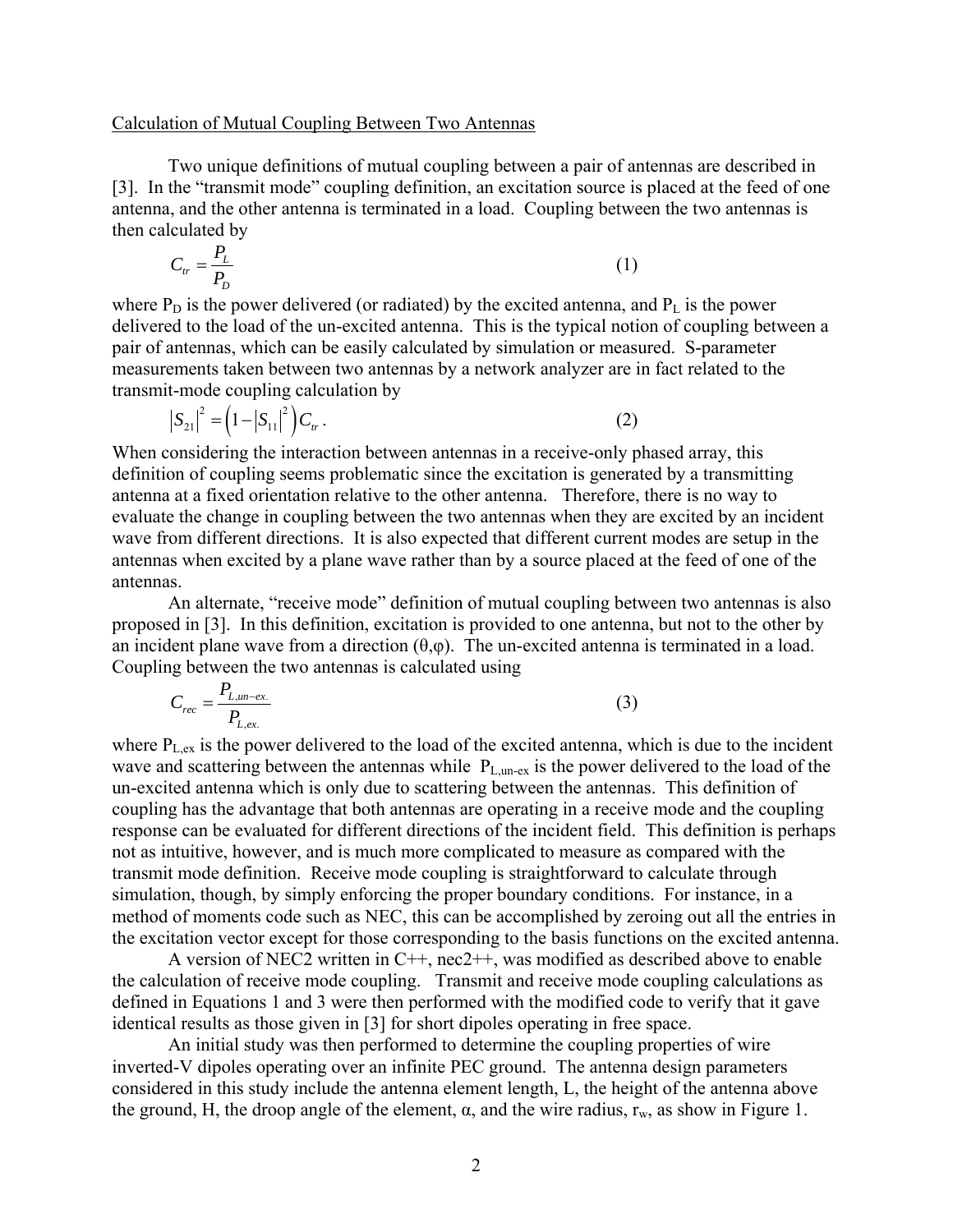For a given distance between the two antennas, d, both parallel and co-linear antenna orientations as shown in Figure 2 are considered when calculating mutual coupling. The original design considered was the compact array element design from [2] with dimensions  $L = 1.77$  m,  $H =$ 1.77 m,  $\alpha = 45^{\circ}$ , and  $r_w = 9.5$  mm. The load impedance was assumed to be  $Z_L = 100 \Omega$ .



Figure 1. Geometry of inverted-V wire dipole antenna.



Assuming  $d = 4$  m, the transmit mode and receive mode coupling was calculated for the original inverted-V design for parallel and co-linear antenna orientations as a function of frequency, and the results are given in Figure 3. For both antenna orientations, receive coupling is calculated for zenith angles,  $z = 0^\circ$ , 22.5°, 45°, and 67.5° in the E-plane of the antennas. Since the plane wave excites the dipole in a symmetric manner in the H-plane, receive coupling for  $z \neq$  $0^{\circ}$  in that plane is identical to that for  $z = 0^{\circ}$ , and therefore these values are not shown in the plots. Except for the fact that both tend to peak up near the half-wave resonance of the dipole, which in this case is near 40 MHz, transmit and receive coupling calculation exhibit considerably different trends with frequency. Transmit coupling is much higher at low frequencies (below half-wave resonance) than receive coupling, while at higher frequencies, receive coupling tends to be higher than transmit coupling, especially for parallel dipoles. Also, while receive coupling is similar for different incidence zenith angles at lower frequencies, there can be significant variation with incidence angle at higher frequencies especially for co-linear dipoles where very high coupling values are exhibited. This behavior of course cannot be predicted by the transmit coupling calculation since excitation is only provided in one direction.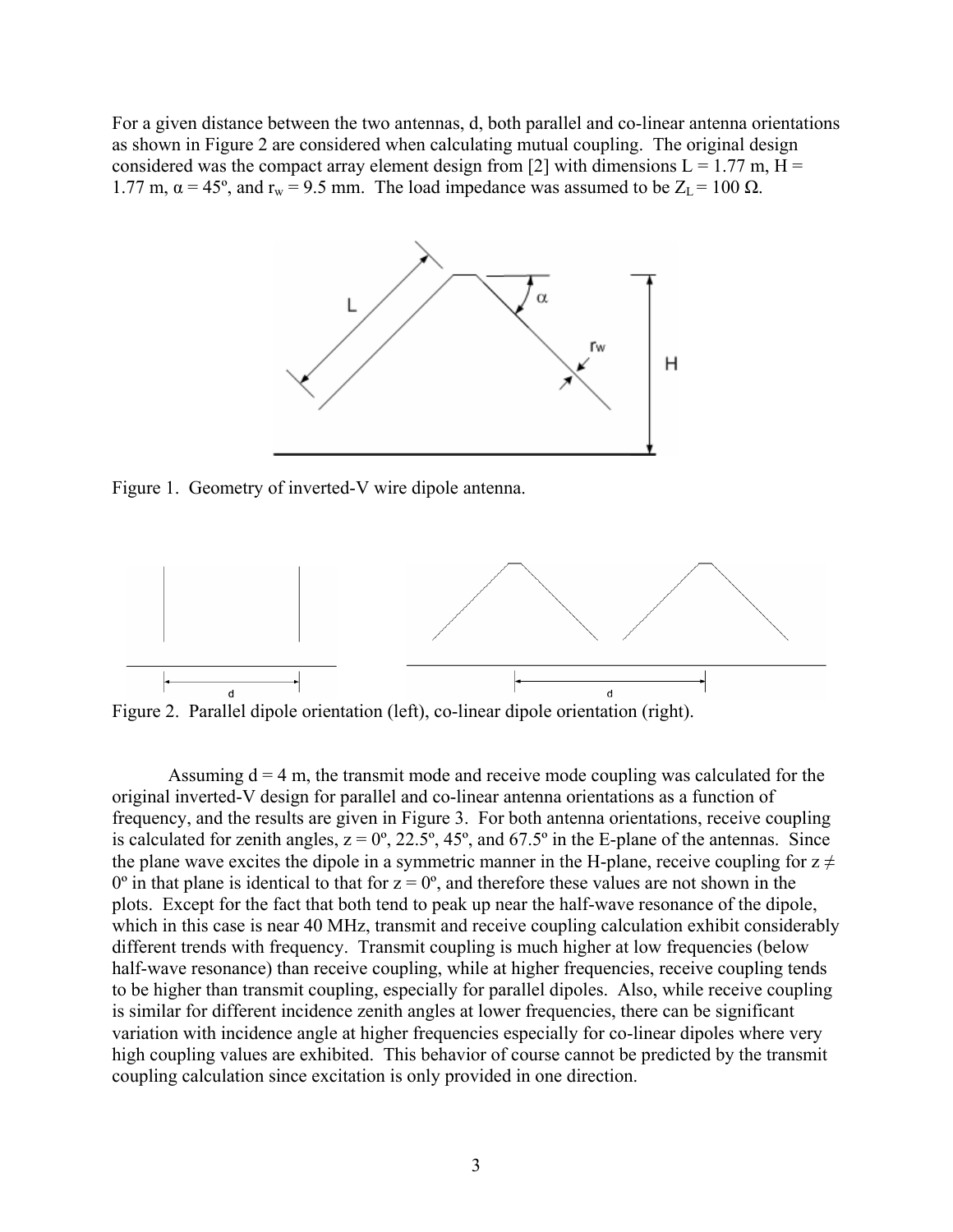

Figure 3. Comparison of transmit and receive mode mutual coupling calculations for the original wire inverted-V dipole design. Parallel dipoles (left), co-linear dipoles (right).

#### Reduction of Mutual Coupling Between Two Wire Inverted-V Dipoles

 With the suspicion that it may serve as a useful indicator of receive array performance, an effort was made to reduce the receive mode coupling between two inverted-V dipoles as compared with the original design presented in the previous section. The distance between the dipoles, the length of a dipole arm, L, and the wire radius were maintained the same as in the original design ( $d = 4$  m,  $L = 1.77$  m, and  $r_w = 9.5$  mm). The coupling between the dipoles was evaluated for different values of the design parameters, H,  $\alpha$ , and  $Z_L$ . While H and  $\alpha$  were allowed to vary over a relatively wide range of values, only a limited set of values of  $Z_L$  was considered: 100  $\Omega$ , 150  $\Omega$ , 200  $\Omega$ , 300  $\Omega$ , and 400  $\Omega$ .

 It was found to be rather challenging to achieve a simultaneous improvement in coupling over all frequencies, both dipole orientations (parallel and co-linear), and all scan angles by manual adjustment of design parameters. This was due to the fact that what parameter changes tended to reduce coupling for the parallel orientation, in many cases also tended to increase coupling for the co-linear orientation. Additionally, parameter changes which tended to reduce coupling for lower frequencies (below half-wave resonance), in many cases also tended to increase coupling for higher frequencies (above half-wave resonance.) Luckily, parameter changes which tended to reduce coupling for a given scan angle, also tended to reduce coupling for other scan angles for the same dipole orientation and frequency, though some exceptions to this were noted. After some trial and error, a combination of parameters,  $H = 1.2$  m,  $\alpha = 30^{\circ}$ , and  $Z_L$  = 200  $\Omega$ , was found which gave reduced receive coupling for both orientations, all frequencies, and all scan angles as shown in Figure 4. The new dipole design exhibits a reduction in receive coupling of up to 8 dB at 40 MHz, and a reduction of better than 3 dB over all frequencies above 30 MHz for both orientations and scan angles. It should be noted that if the load impedance were constrained to be a lower value such as  $100 \Omega$  and  $150 \Omega$  due to preamp design considerations, the dipole design would exhibit a smaller improvement in coupling compared with the original design below the first wave resonance  $(\sim 40 \text{ MHz}$  in this case). However, the improvement in coupling at higher frequencies would be increased somewhat.

 The transmit mode coupling for the original and new inverted-V dipole designs are also compared in Figure 4. Note that this calculation does not predict a consistent improvement in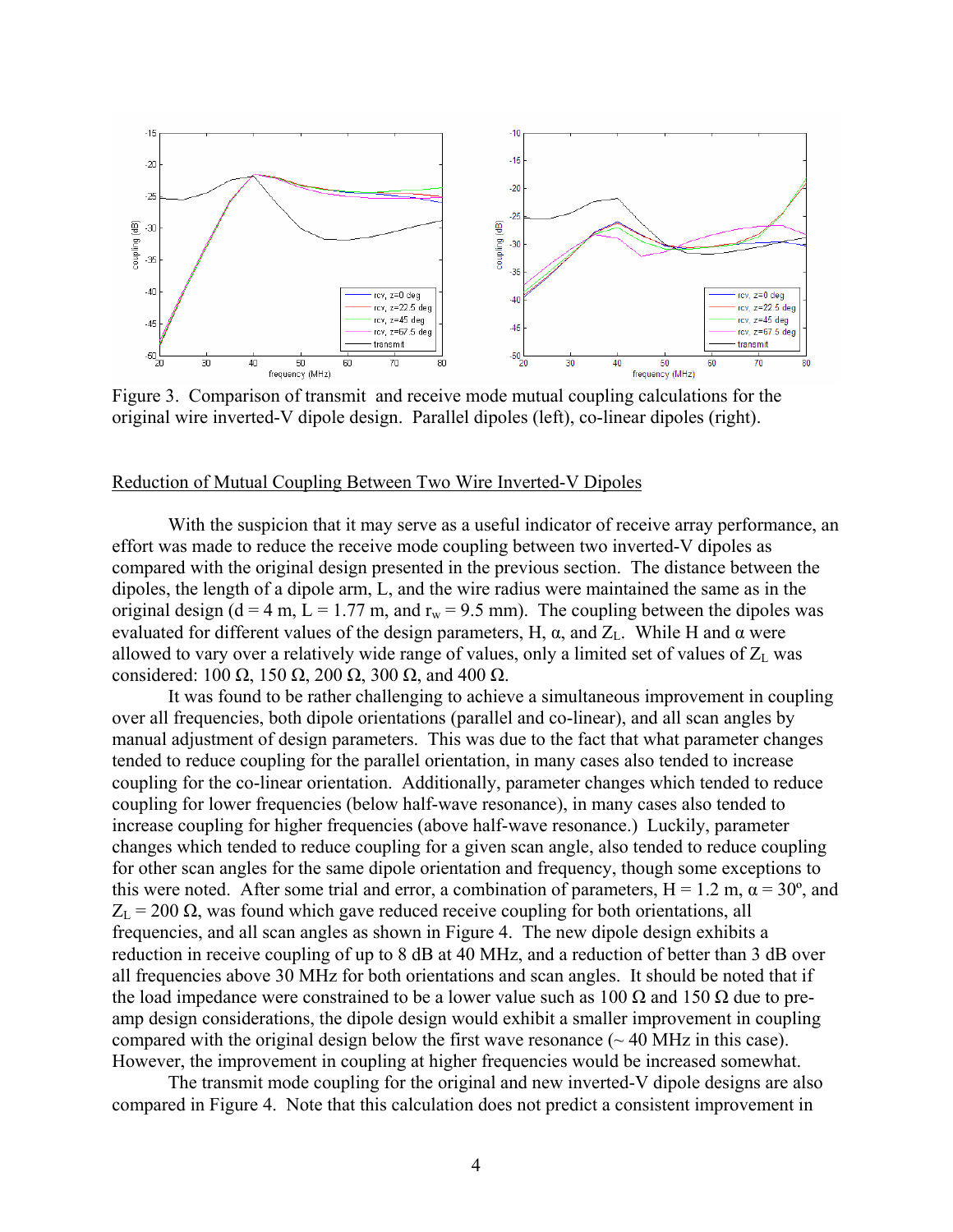coupling over all frequencies due to the new design as does the receive calculation. This agrees with the earlier observation that the transmit and receive mode coupling calculations exhibit notably different properties.



Figure 4. Comparison of mutual coupling calculations for the original and the new, reduced coupling wire inverted-V dipole designs. Parallel dipoles (left), co-linear dipoles (right). The blue traces are receive coupling for original dipole design for  $z^{inc} = [0^\circ, 22.5^\circ, 45^\circ, 67.5^\circ]$ , the red traces are receive coupling for new dipole design for  $z^{inc} = [0^\circ, 22.5^\circ, 45^\circ, 67.5^\circ]$ , the green trace is transmit coupling for the original design, and the black trace is transmit coupling for the new design.

 The sky noise frequency responses of the two wire inverted-V dipole designs are given in Figure 5. As can be seen, the new, reduced coupling design exhibits increased sky noise compared with the original design at all frequencies except near 40 MHz where there is significant "excess" sky noise. Therefore, the reduction achieved in mutual coupling does not come at the expense of sensitivity.



Figure 5. Sky noise frequency responses for original and new, reduced coupling wire inverted-V dipole designs.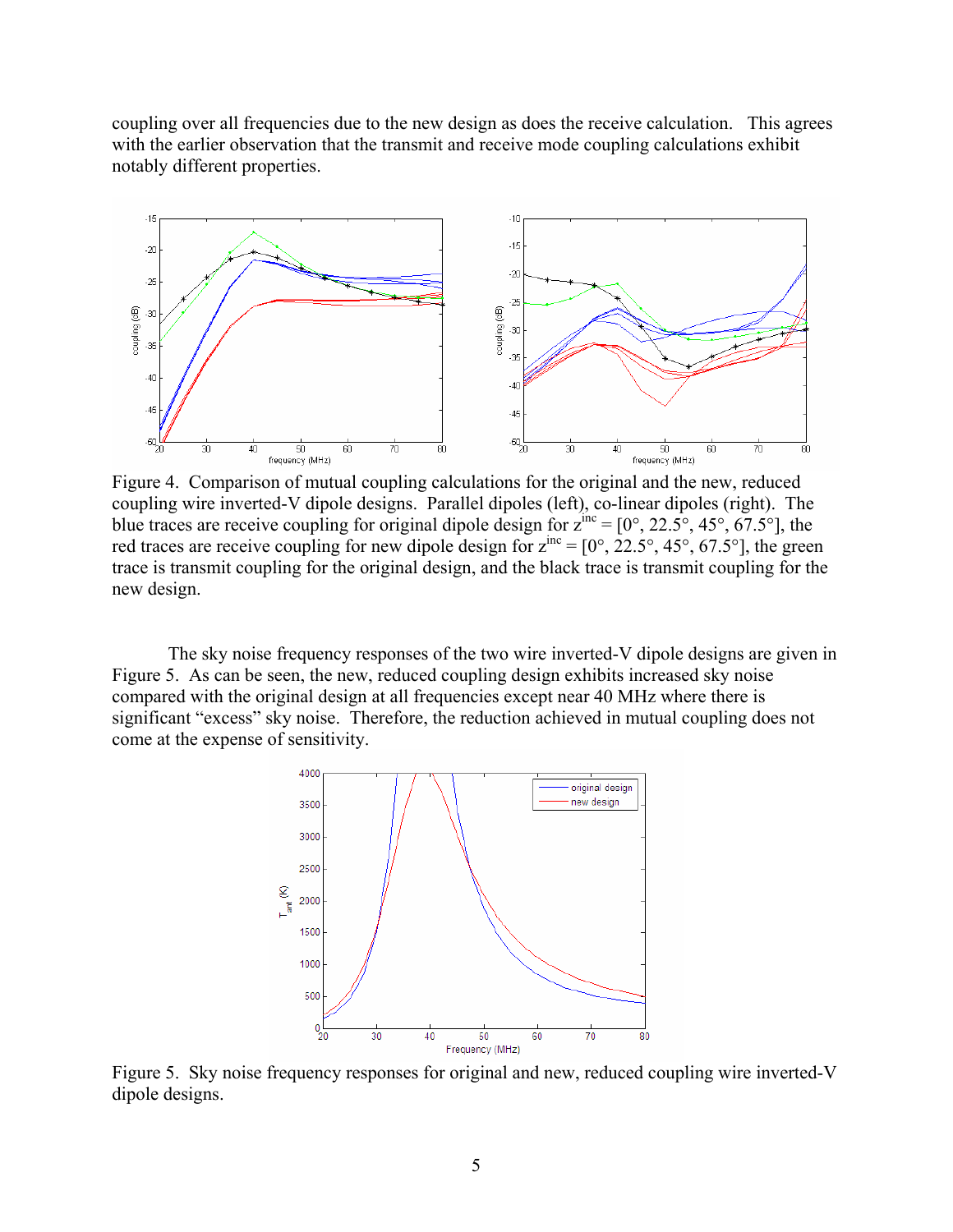#### Reduction of Mutual Coupling Effects in a Phased Array of Wire Inverted-V Dipoles

 The performance of the wire inverted-V dipole designs considered above when operated in large phased arrays is now considered. An approach for evaluating different array designs using NEC is described in [2]. In this approach, multiple instances of a given antenna model are generated and placed according to a specified array layout. An impedance load is placed at the terminals of each antenna in order to simulate the effect of the pre-amp. The modeled array is then excited by a plane wave incident at different directions. Note that in this case, all antennas in the array are being excited by the plane wave, which differs from the receive mode coupling calculation in which only one of the two antennas is excited. The variation in terminal currents across different antennas in the array and for different array scan directions is then analyzed to determine the quality of the array design. As suggested in [2], an array which exhibits significant variation in terminal currents will be more difficult to calibrate with an accuracy equal to one which exhibits lower terminal current variation. Thus, it is desired to achieve an array design with low terminal current variation.

 The results in [2] showed that a compact array consisting of a uniform arrangement of dipoles performed significantly better in terms of terminal current variation than a sparse array consisting of a pseudo-random (PR) arrangement of dipoles. Results were provided for only a single frequency, however, and coupling characteristics were not considered when selecting the wire inverted-V dipole designs used in that analysis. Therefore the array calculations were repeated for multiple frequencies between 20 to 80 MHz and for both the original and reduced coupling dipole designs.

The same two array designs considered in [2] are considered here - that is, a uniform array with element spacing in both x and y directions of 3.61 m, and the PR array with 4 m minimum element spacing described in [1]. However, in order make the array calculations in NEC more tractable, particularly when many frequencies are considered, the size of the arrays are reduced to include roughly 128 elements each. Since the number of elements included in the simulation is still very high, it is believed that the terminal current behavior exhibited in the smaller versions of the arrays is indicative of the general behavior of the larger versions of the arrays. In order to reduce the number of elements in the uniform array, its radius is decreased from 100 m to 23 m. All of the elements within a 33 m radius of the center of the original PR array are included in the smaller array. The layouts of the arrays used are shown in Figure 6.

The original wire inverted-V dipole design (which is the compact dipole design in [2]) is evaluated in both the uniform and PR arrays. The new, reduced coupling wire inverted-V design is evaluated only in the PR array. As is [2], the array is excited by a linearly polarized wave, and thus it is only necessary to include the co-polarized dipole of each antenna stand in the simulation.

 The terminal current magnitudes and phases from all of the antennas for the original dipole design in both the uniform and PR arrays, and the new dipole design in the PR array are compared in Figures 7 and 8. Figure 7 provides results at 40 MHz for  $z = 0^{\circ}$  (boresight) and Figure 8 provides results at 75 MHz for  $z = 45^{\circ}$  in the E-plane of the array. The geometric component of the phase due to the spacing between antennas has been removed from these results so that only the perturbations due to mutual coupling remain. The results are sorted in ascending order as a function of distance from the center of the array. As can be seen, when the original dipole design is considered, the uniform array exhibits significantly lower variation in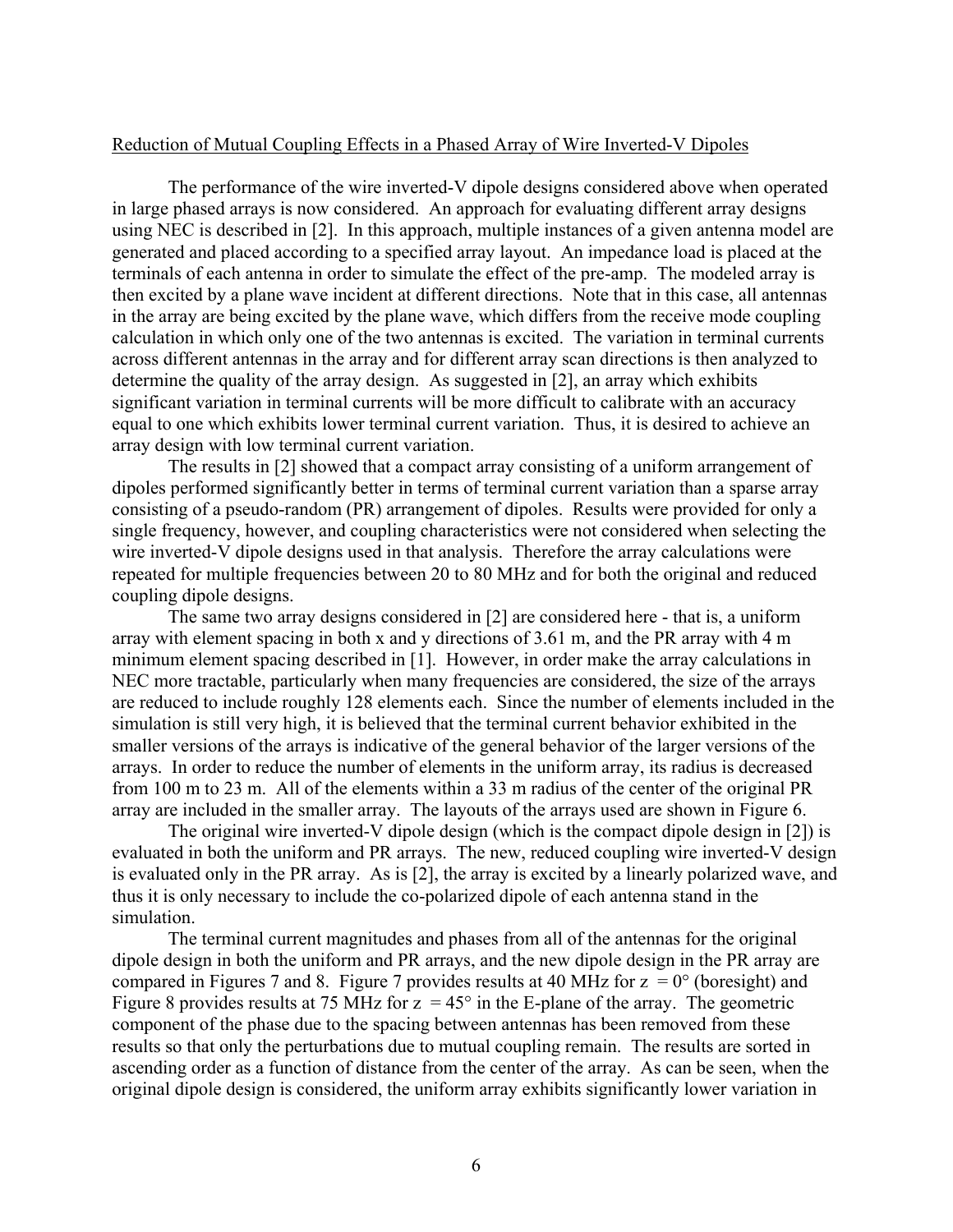both terminal current magnitude and phase than the PR array for both frequency / pointing direction combinations shown. This is consistent with the results in [2]. However, the current variations are significantly lower for the PR array for both frequency / pointing direction combinations when the new dipole design is used as compared with the original dipole design so that the performance is more comparable to that of the uniform array. This is consistent with the receive coupling results given in the last section.



Figure 6. Array layouts considered. Compact uniform array (left), sparse pseudo-random array (right).



Figure 7. Comparison of terminal current magnitudes (left) and phases (right) for all three array / dipole combinations at 40 MHz, for co-polarized excitation at  $z = 0^{\circ}$  (boresight).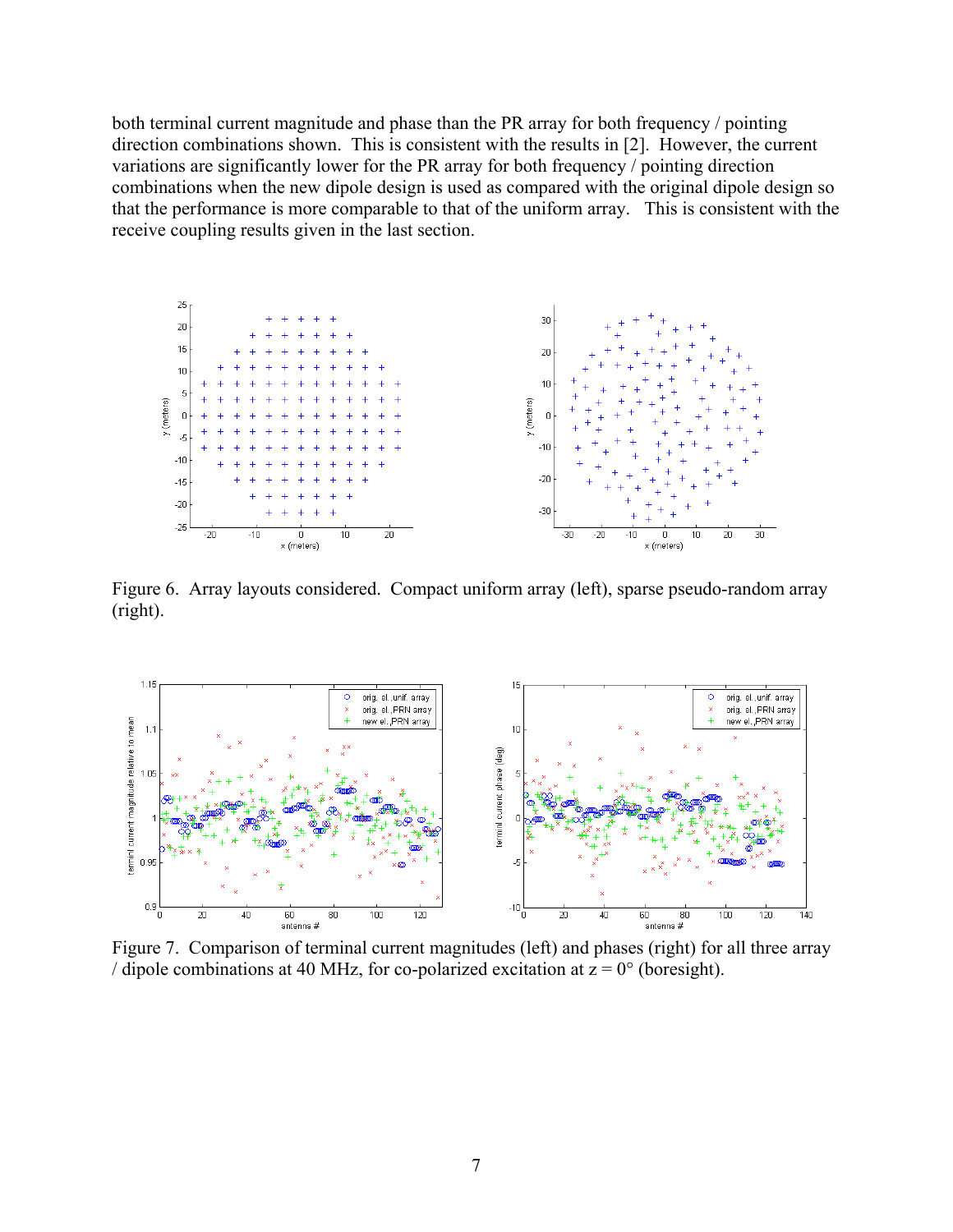

Figure 8. Comparison of terminal current magnitudes (left) and phases (right) for all three array / dipole combinations at 75 MHz, for co-polarized excitation at  $z = 45^{\circ}$ ,  $\varphi = 0^{\circ}$  (E-plane).

In order to simplify analysis of array performance over a wide frequency range, statistics are calculated at each frequency over the terminal currents from all antennas. These include the standard deviation of current phase, and the standard deviation of current magnitude relative to mean magnitude; it is necessary to define the magnitude statistic this way since the mean value changes at each frequency. These statistics are plotted in Figure 9 for all three array design / dipole design combinations in 5 MHz steps between 20 to 80 MHz for two different pointing angles,  $z = 0^{\circ}$  and  $z = 45^{\circ}$  in the E-plane. Both magnitude and phase statistics are significantly better over most frequencies and pointing directions with the uniform array than with the PR array when the original dipole design is used, though this is not the case below 30 MHz or in the phase at 50 MHz. The statistics of the PR array are significantly improved (by a factor of 2 or more in some cases), however, by using the new, reduced coupling dipole design as compared with the original design for all frequencies and pointing directions. This is completely consistent with the receive coupling behavior of the two dipole designs described in the previous section. The performance of the PR array with the new dipole design is in fact comparable to that of the uniform array over the entire frequency range. It should be noted that all array design / dipole design combinations exhibit a significant increase in both current magnitude and phase variation at the high end of the operating band when scanning to lower angles. This behavior is also evident in the receive coupling calculations shown in Figure 4. These results appear to indicate that there is indeed a correlation between the receive coupling calculation between two dipoles of a common design and the performance of a phased array when that same dipole design is used in the array.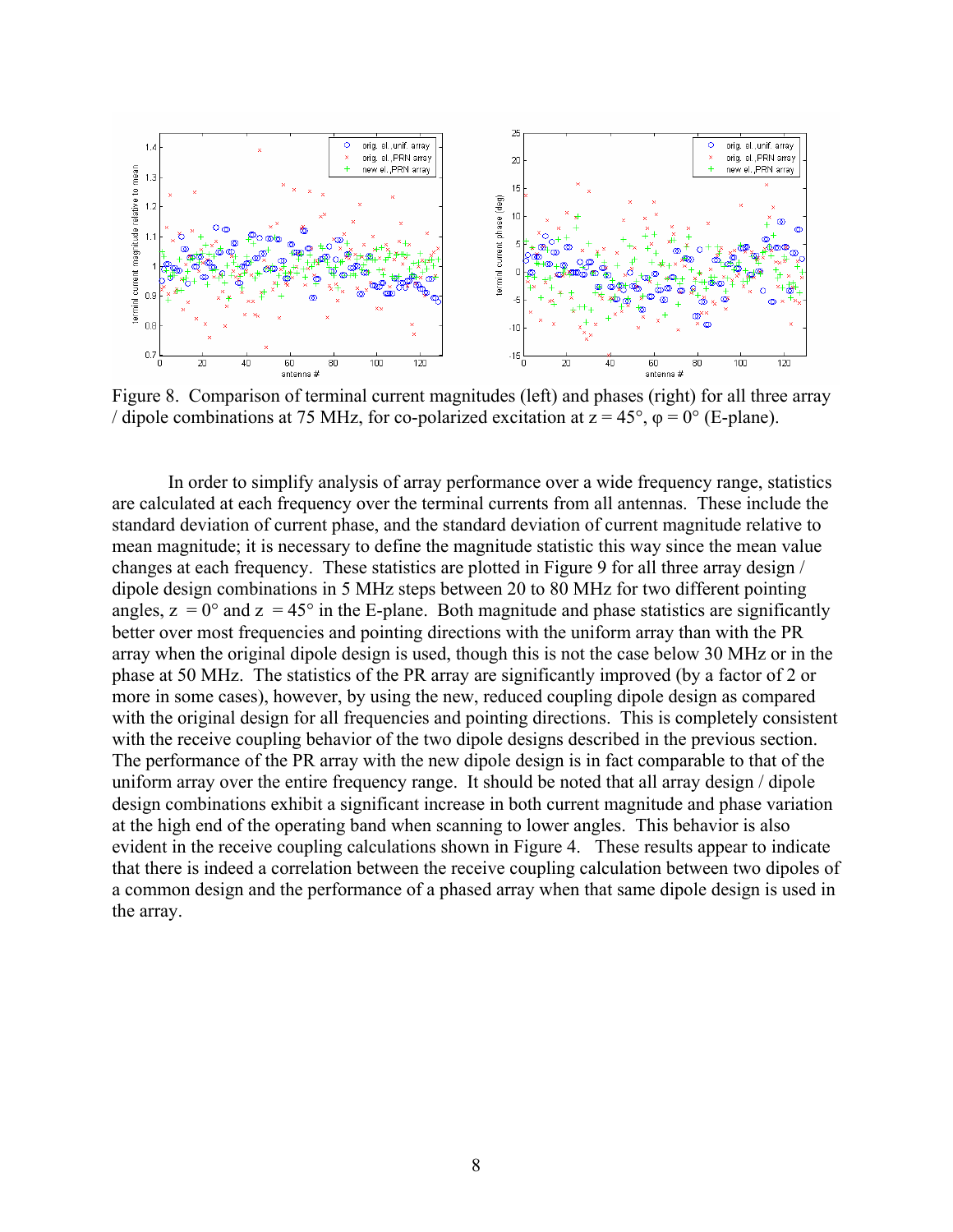

Figure 9. Standard deviations, calculated over all antennas, of terminal current magnitude (left), and phase (right) over LWA band for all three array / dipole combinations.

## Initial Results for Broadband Dipoles

The analysis techniques described above are now applied to the blade antenna, which is a broadband dipole design currently being considered for use in the LWA. The "big blade" dipole design is first considered; the assumed dimensions of this antenna are: total element length,  $L =$ 1.72 m, total element width,  $W = 0.42$  m, antenna height,  $H = 1.52$  m, droop angle,  $\alpha = 45^{\circ}$ , and load impedance,  $Z_L$  = 100 Ω. The receive mode coupling for this design assuming a separation of 4 m between the dipoles was calculated and is given in Figure 10. The dimensions of the antenna were then adjusted in order to reduce mutual coupling. It was found that, as with wire inverted-V dipoles, a combination of lowering the height of the antenna (to 1.27 m), reducing the droop angle (to 35°), and increasing the load impedance (to 200 Ω) could be used to reduce the coupling between blade dipoles over a wide range of frequencies. A further reduction in coupling at all frequencies can be achieved by reducing the width of the element to 0.28 m. As shown in Figure 10, the new blade dipole design exhibits a reasonable reduction in coupling as compared with the original design over all frequencies, both dipole orientations, and both pointing directions considered.

The sky noise frequency responses of the two blade designs are compared in Figure 11. Although the new design exhibits a slight decrease in sky noise at the low end of the operating band, high frequency performance is improved, and high sky noise levels are maintained at intermediate frequencies. Therefore as with wire inverted-V dipoles, a reduction in coupling between blade dipoles can be achieved without significant impact to the sensitivity.

In comparing the coupling calculations for the blade dipole designs in Figure 10 to those for the wire inverted-V dipole designs in Figure 4, it is evident that the two types of antennas exhibit similar coupling characteristics with frequency, though coupling is generally lower for wire inverted-V dipoles; the only exception is near the half-wave resonance, at roughly 40 MHz, of the original wire inverted-V dipole design. The improvement at low frequency is likely mostly due to the shorter electrical length of the wire inverted-V designs as compared with the blade designs, which has the effect of shifting the coupling response up in frequency. However, this does not explain the large difference between the two types of antennas at higher frequencies. For instance, the coupling for the wire inverted-V designs is roughly 10 dB better at 80 MHz for co-linear dipoles than the corresponding blade designs, despite the fact that the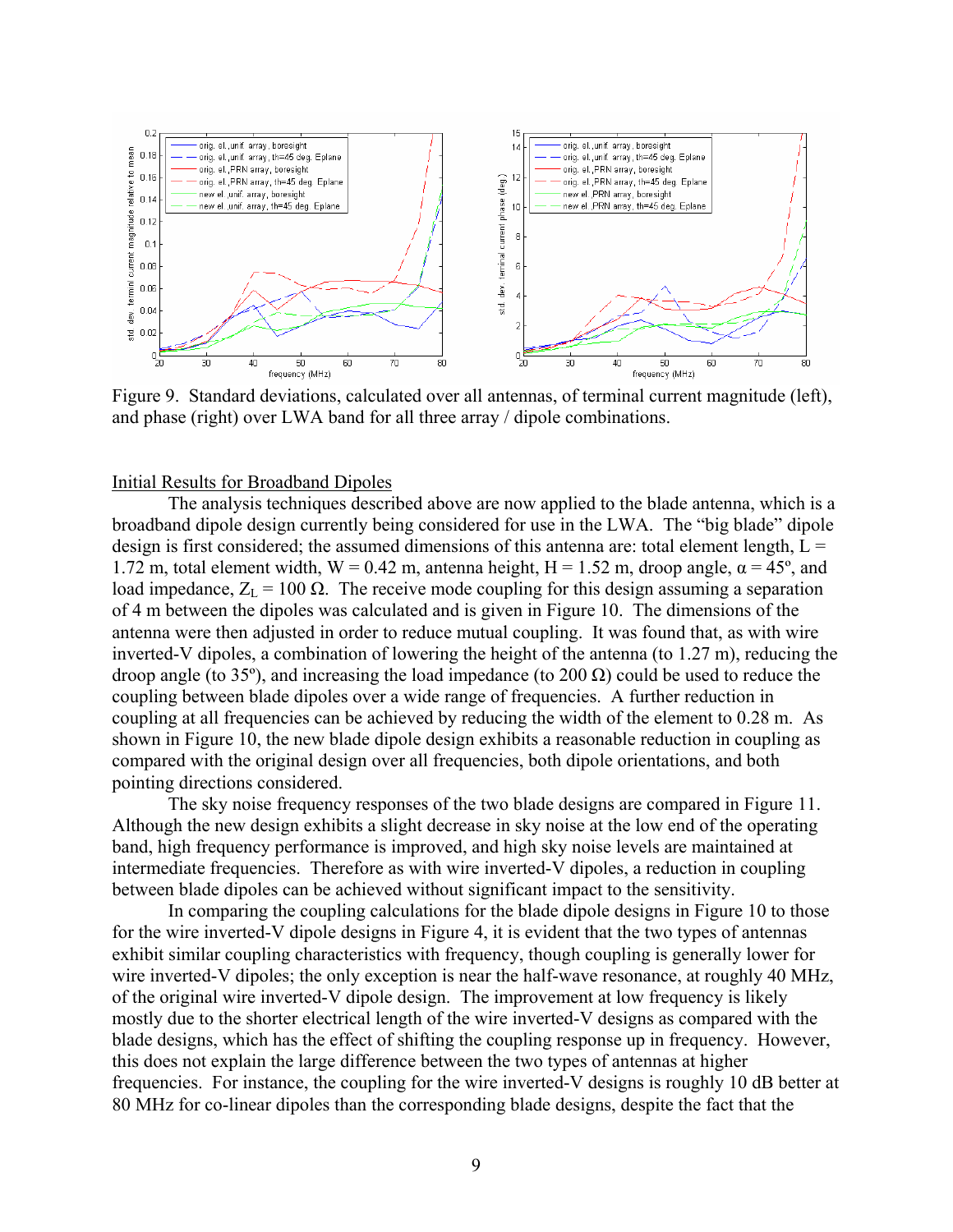overall dimensions of the antennas are similar. A difference in sensitivity between the two types of antennas (the mismatch loss of blade dipole is generally lower than the wire dipole) could explain some of this difference, but not all of it. This suggests that, fundamentally, wire dipoles will couple less at higher frequencies than blade-like dipoles. This conclusion seems to be reinforced by the result discussed earlier that reducing the width of the blade dipole reduces coupling over all frequencies.



Figure 10. Comparison of receive coupling calculations for different blade-like dipole designs. Parallel dipoles (left), co-linear dipoles (right). Blue traces: original big blade design, red traces: reduced coupling blade design. Results provided for  $z^{inc} = 0^\circ$  and 45° for each design.



Figure 11. Sky noise frequency response of the original big blade and the reduced coupling blade dipole designs.

 The performance of both the original and the new, reduced coupling blade designs when operated in a PR phased array are considered. Since many more unknowns are needed to accurately model a blade dipole than a wire inverted-V dipole in NEC, 200-300 versus 13, respectively for the results presented here, only a relatively small PR array could be simulated over many frequencies in a reasonable amount of time. Therefore, the 16 element array layout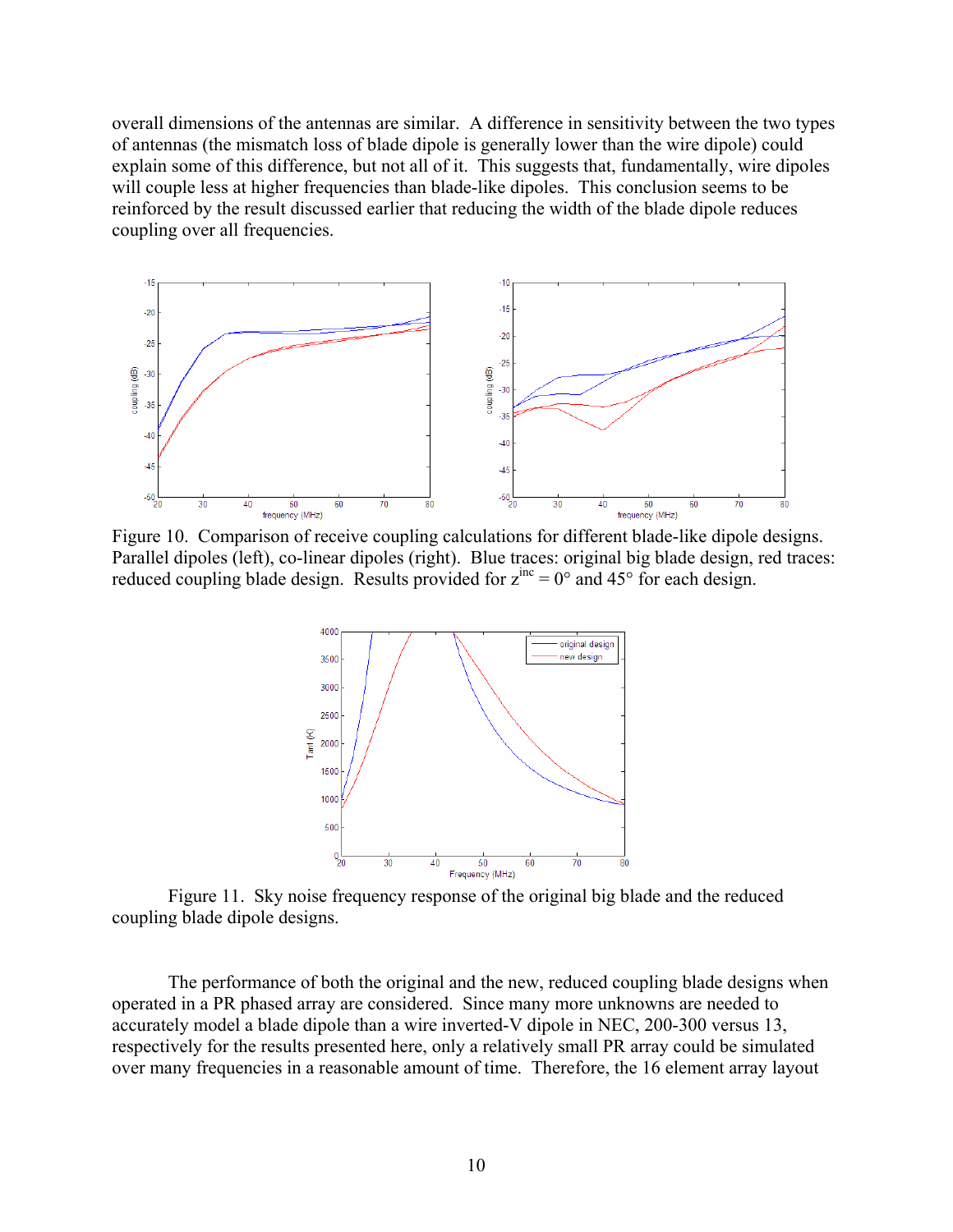used for LWDA, which is a subset of the 256 element baseline PR layout for LWA, was used. Due to time constraints, each design was only evaluated for boresight illumination.

 The standard deviations of current magnitude and phase as a function of frequency for both the original and the new, reduced coupling blade designs when operated in the 16 element PR array are given in Figure 12. The terminal current magnitude and phase variation using the new blade design are reduced at all frequencies compared with the original design, which agrees with the trend predicted by the receive coupling calculation. Comparing Figure 12 to Figure 9, it can be seen that the current variation at boresight at higher frequencies is higher for the blade dipoles than for the wire inverted-V dipoles, as was also predicted by the receive coupling calculation. For instance, the current magnitude standard deviation is up 2.5 times higher and the phase standard deviation up to 2.4 times higher for the blade than the wire inverted-V. These results further support the assertion made in the previous section that the calculations of receive coupling and the variation of currents in an array are related.



Figure 12. Standard deviations, calculated over all antennas, of terminal current magnitude (left), and phase (right) over the LWA band for original and new, reduced coupling blade designs for boresight illumination.

## **Conclusions**

 The results presented in this memo suggest that there is indeed a relationship between the two antenna receive mode coupling calculation and the amount of terminal current variation in a receive-based phased array. For both wire and blade-like dipoles, it was shown that the variation in terminal currents in a pseudo-random phased array could be reduced significantly *without changing the array layout* by designing the antenna elements so that they exhibit low receive coupling. Since only two antenna elements need to be considered, the problem of designing a pseudo-random array with reduced mutual coupling effects is greatly simplified compared to the typical design approach, which involves calculating the individual element responses for the entire or a large portion of the array.

 Future effort will be focused on including mutual coupling as a design objective in genetic algorithm (GA) optimizations of antennas for use in LWA, which to date have only considered sky noise frequency response and radiation pattern quality as objectives [4]. Through this approach, it is planned to continue comparisons of different types of antennas, which would nominally include wire inverted-V, blade, and fork [5] dipoles.